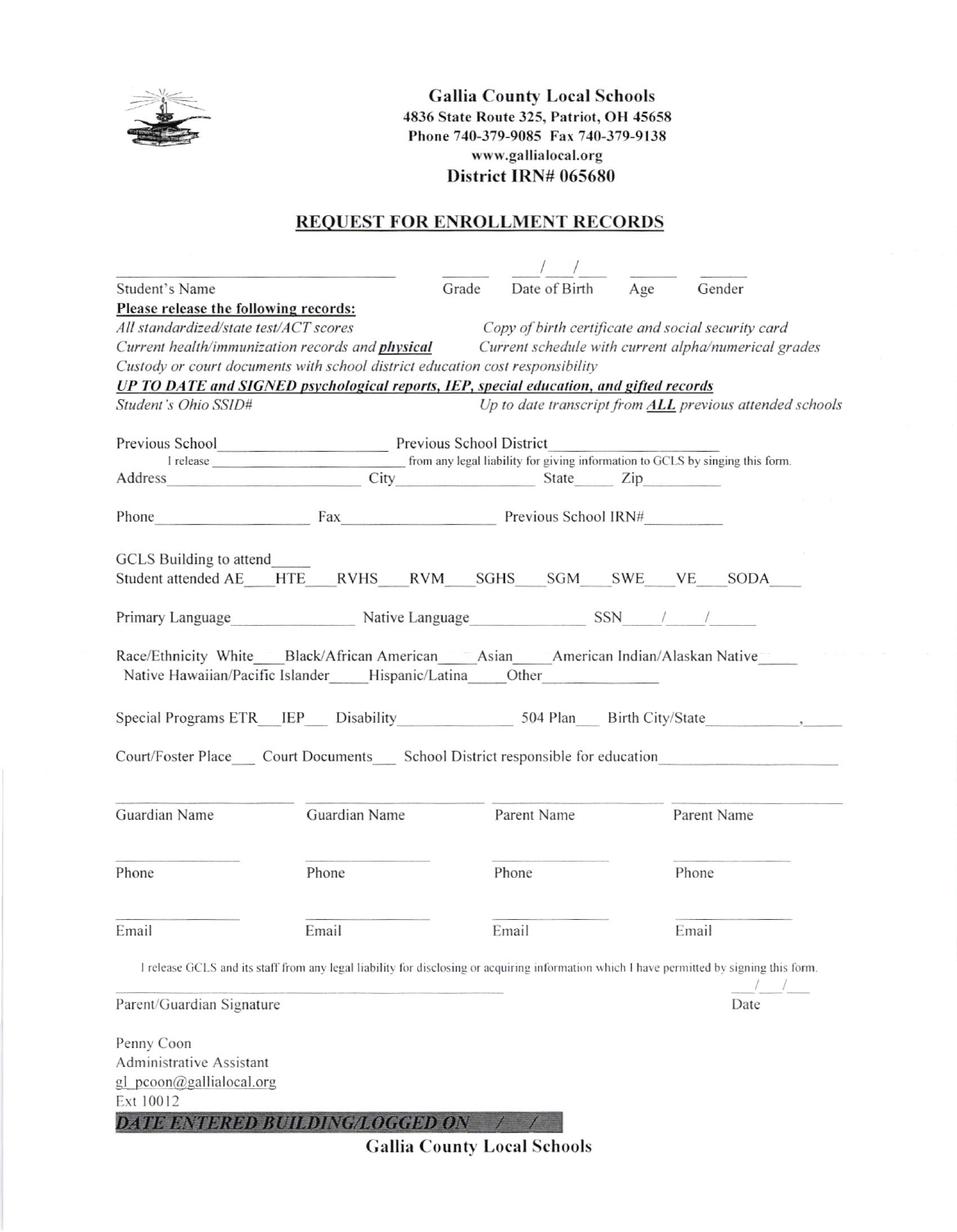# STUDENT RESIDENCY QUESTIONNAIRE

| Student                                                                                                                                                                                                                                                                                                                                                                                                                                                                                                                                               |  | Grade School Gender                |                                                                          |  |  |
|-------------------------------------------------------------------------------------------------------------------------------------------------------------------------------------------------------------------------------------------------------------------------------------------------------------------------------------------------------------------------------------------------------------------------------------------------------------------------------------------------------------------------------------------------------|--|------------------------------------|--------------------------------------------------------------------------|--|--|
| Student                                                                                                                                                                                                                                                                                                                                                                                                                                                                                                                                               |  | Grade School Gender                |                                                                          |  |  |
| Student                                                                                                                                                                                                                                                                                                                                                                                                                                                                                                                                               |  |                                    | Grade School Gender                                                      |  |  |
| Student                                                                                                                                                                                                                                                                                                                                                                                                                                                                                                                                               |  |                                    | Grade School Gender                                                      |  |  |
| Student                                                                                                                                                                                                                                                                                                                                                                                                                                                                                                                                               |  |                                    | Grade School Gender                                                      |  |  |
|                                                                                                                                                                                                                                                                                                                                                                                                                                                                                                                                                       |  |                                    |                                                                          |  |  |
| If Adult Caregiver IS NOT Legal Guardian, name (s) of Legal Guardian                                                                                                                                                                                                                                                                                                                                                                                                                                                                                  |  |                                    |                                                                          |  |  |
|                                                                                                                                                                                                                                                                                                                                                                                                                                                                                                                                                       |  |                                    |                                                                          |  |  |
| Phone Emergency Phone                                                                                                                                                                                                                                                                                                                                                                                                                                                                                                                                 |  |                                    |                                                                          |  |  |
| *Is the student('s) current address a TEMPORARY living situation Y N<br>(Parent DOES NOT own or rent own residence) Due to loss of housing or financial hardship Y N                                                                                                                                                                                                                                                                                                                                                                                  |  |                                    |                                                                          |  |  |
| *If you answered YES to either of the above questions, complete the remainder of this form<br>If you answered NO to both * questions, skip to MILITARY HOUSEHOLD STATUS                                                                                                                                                                                                                                                                                                                                                                               |  |                                    |                                                                          |  |  |
| Camper<br>Moving from place to place Motel/hotel<br>Residence with another family living together/multifamily<br>Name of homeowner/renter<br>Shelter                                                                                                                                                                                                                                                                                                                                                                                                  |  |                                    | Car, tent, or area not designed for normal sleeping accommodations, etc. |  |  |
| $\frac{\textcolor{blue}{\sqrt{2}}\textcolor{blue}{\sqrt{2}}\textcolor{blue}{\sqrt{2}}\textcolor{blue}{\sqrt{2}}\textcolor{blue}{\sqrt{2}}\textcolor{blue}{\sqrt{2}}\textcolor{blue}{\sqrt{2}}\textcolor{blue}{\sqrt{2}}\textcolor{blue}{\sqrt{2}}\textcolor{blue}{\sqrt{2}}\textcolor{blue}{\sqrt{2}}\textcolor{blue}{\sqrt{2}}\textcolor{blue}{\sqrt{2}}\textcolor{blue}{\sqrt{2}}\textcolor{blue}{\sqrt{2}}\textcolor{blue}{\sqrt{2}}\textcolor{blue}{\sqrt{2}}\textcolor{blue}{\sqrt{2}}\textcolor{blue}{\sqrt{2}}\textcolor{blue}{\sqrt{$<br>Date |  | Guardian/Adult Caregiver           |                                                                          |  |  |
| This form is intended to address the McKinney-Vento Homeless Assistanc3e Act (42 U.S.C. 11432 et seq.)<br>requirement that homeless children have access to education and other services for which they are eligible. The<br>McKinney-Vento Act states specifically that barriers to enrollment must be removed.                                                                                                                                                                                                                                      |  |                                    |                                                                          |  |  |
| MILITARY HOUSEHOLD STATUS                                                                                                                                                                                                                                                                                                                                                                                                                                                                                                                             |  |                                    |                                                                          |  |  |
| Guardian Name                                                                                                                                                                                                                                                                                                                                                                                                                                                                                                                                         |  |                                    | Guardian Name                                                            |  |  |
| Entry Date / / Exit Date / / Branch of Service                                                                                                                                                                                                                                                                                                                                                                                                                                                                                                        |  |                                    |                                                                          |  |  |
| Active Duty Deployed Discharged Inactive Injured KIA Retired Student Military                                                                                                                                                                                                                                                                                                                                                                                                                                                                         |  |                                    |                                                                          |  |  |
| This information is being collected for Ohio Department of Education                                                                                                                                                                                                                                                                                                                                                                                                                                                                                  |  |                                    |                                                                          |  |  |
| Please return completed form to school secretary or GCLS County Office-Penny Coon/Sandra Plantz                                                                                                                                                                                                                                                                                                                                                                                                                                                       |  |                                    |                                                                          |  |  |
| <b>REVIEW INITIAL</b>                                                                                                                                                                                                                                                                                                                                                                                                                                                                                                                                 |  | <b>Gallia County Local Schools</b> |                                                                          |  |  |

Gaina County Local Schools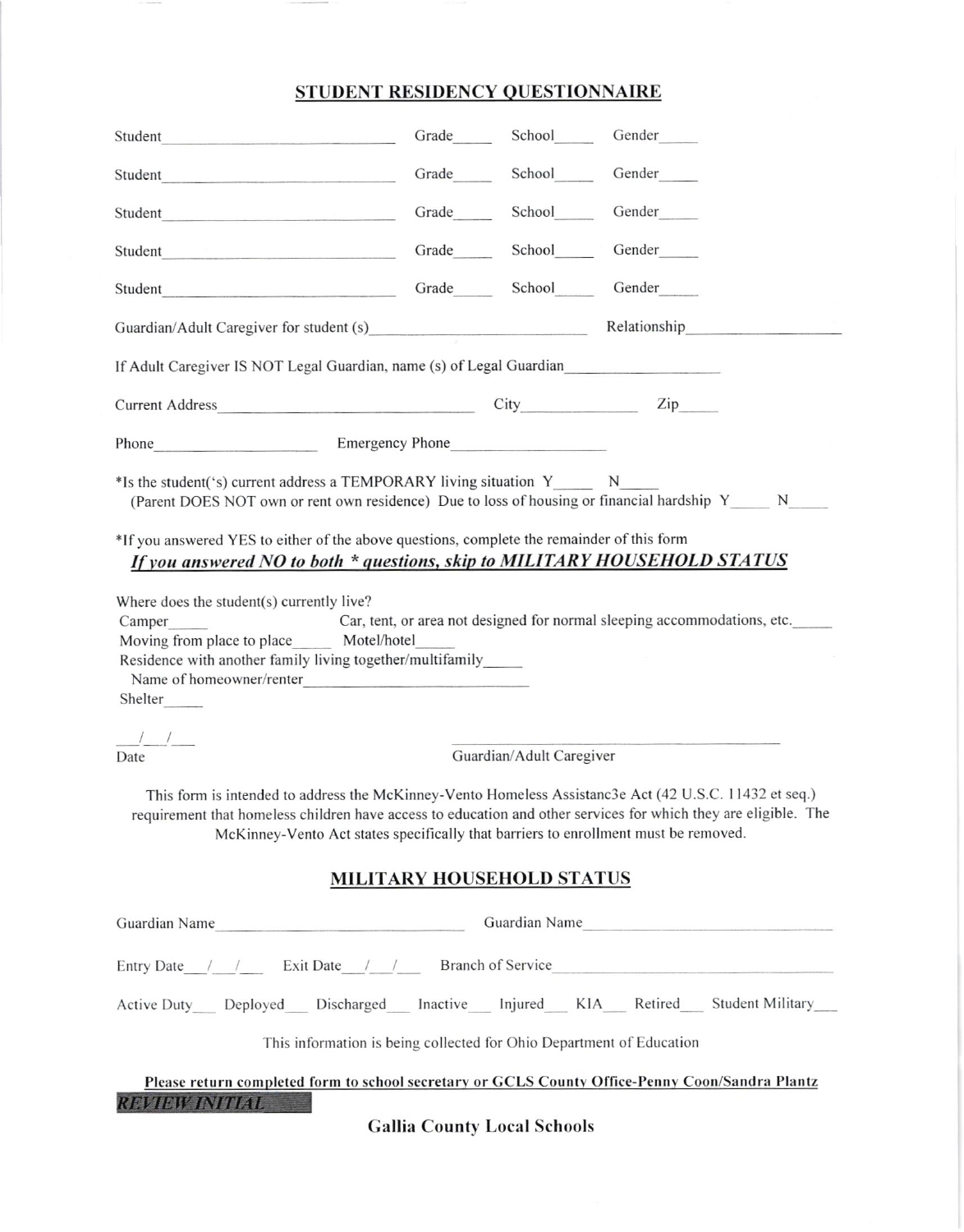#### ACCEPTABLE USE AND INTERNET SAFETY POLICY

All students must take responsibility for appropriate and lawful use of internet access. One misuse may jeopardize all student's access. Teachers and other staff will make reasonable efforts to supervise student use of network and access. Upon completion of this permission slip, each student will be given the opportunity to internet access. I understand and agree to abide by the temrs of the foregoing Acceptable Use and Intemet Policy. Should I commit any violation or in any way misuse my access to the Internet, my access privilege may be revoked and school disciplinary action may be taken against me.

|                           | I am 18 or older | I am under 18 |
|---------------------------|------------------|---------------|
| Student/User Printed Name |                  |               |
|                           |                  |               |
| Student/User Signature    | Date             |               |

# **GUARDIAN AGREEMENT**

As a guardian of the above student, I have read, understand, and agree that compliance with the Acceptable Use and lnternet Safety Policy must be followed. I also understand that noncompliance wilI result in access restriction. I accept full responsibility the above named student's internet access.

| Guardian Printed Name |      |
|-----------------------|------|
|                       |      |
| Guardian Signature    | Date |

# PHOTOGRAPHY AND VIDEOTAPE RELEASE-NOT CCO APPLICABLE

Consent is required for student to be included in any picture or videotaping. Identification by student name will only occur in the said school yearbook. The material will not be used for any commercial purposes and no payments will be made to the participants.

|                                                                                                                                         | I am 18 or older                   |
|-----------------------------------------------------------------------------------------------------------------------------------------|------------------------------------|
| Student/User Printed Name                                                                                                               |                                    |
|                                                                                                                                         |                                    |
| Student/User Signature                                                                                                                  | Date                               |
| I grant permission for my student's to be included in pictures<br>I do not grant permission for my student's to be included in pictures |                                    |
|                                                                                                                                         | I am under 18                      |
| Guardian Printed Name                                                                                                                   |                                    |
|                                                                                                                                         | $\frac{1}{1}$                      |
| Guardian Signature                                                                                                                      | Date                               |
|                                                                                                                                         | <b>Gallia County Local Schools</b> |